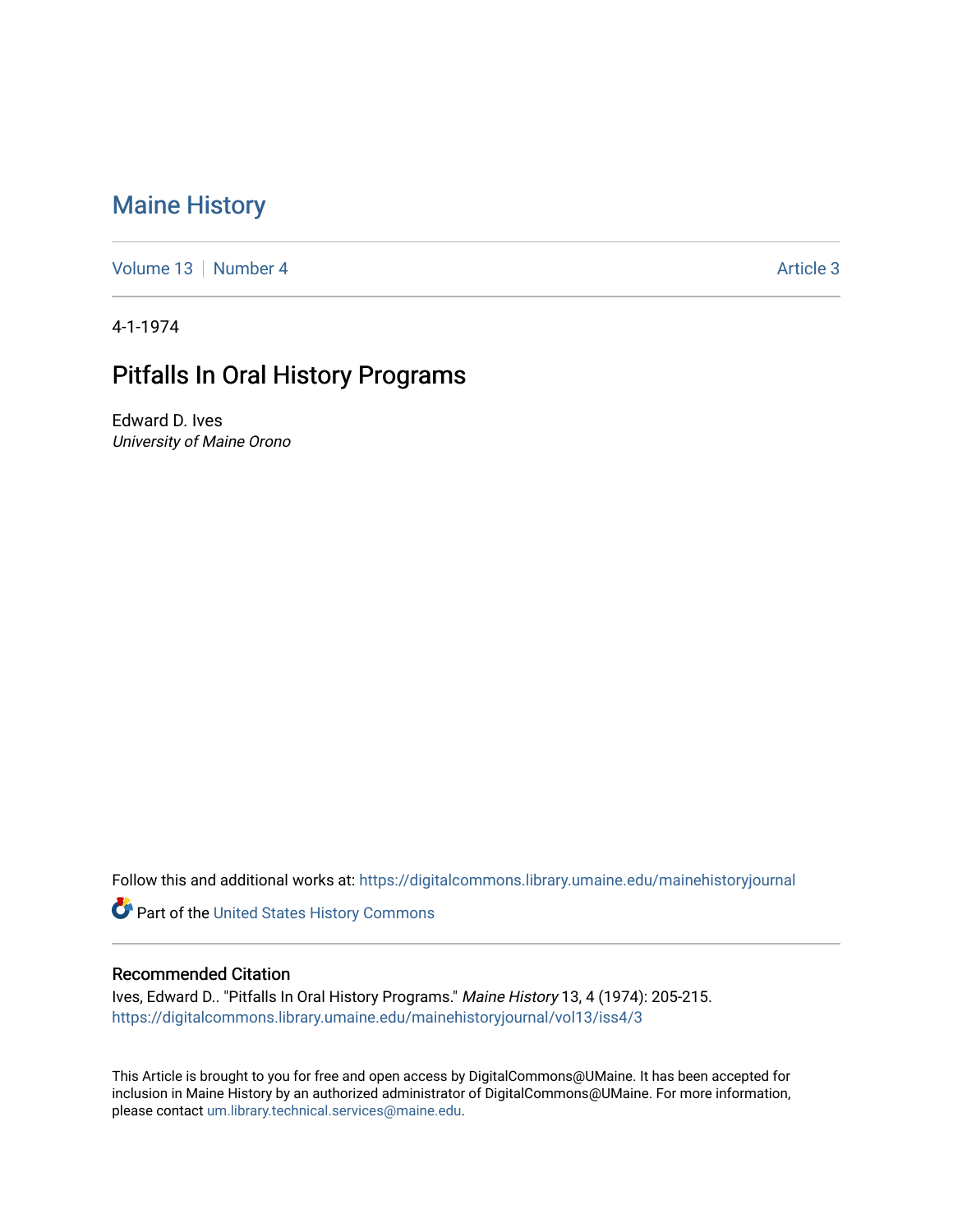## Pitfalls In Oral History Programs

Oral History is the systematic recording and compilation of interviews, chiefly by means of tape recording, with persons who have something of historical significance to tell us. It is a technique, not a new kind of history, and it has its proper uses and improper abuses, just like any other technique. Improperly used it can be a horrendous waste of time and money, an activity that allows one to look like he's doing something when really he isn't. All too often what can happen is that someone, who doesn't really know what it is he wants to find out, takes a tape recorder he doesn't really know how to operate and interviews someone who has nothing to say, or rather he probably *has* something to say but the interviewer is too hasty or unskillful to get him to say it. The results are then put on a shelf or in a drawer with no more than a sketchy label (Talk with Mrs. Langdon about old times), where it remains until it rots. Now that's coming on pretty strong, I'll admit, putting all the worst features in one example, but often it isn't all that far from wrong. Oral history has been looked on by too many people as an easy way out. All you gotta do is poke a tape recorderin someone'<sup>s</sup> face, get him talking, and there you are: instant history! Let me begin, then, with four warnings: First, oral history is time-consuming; second, it is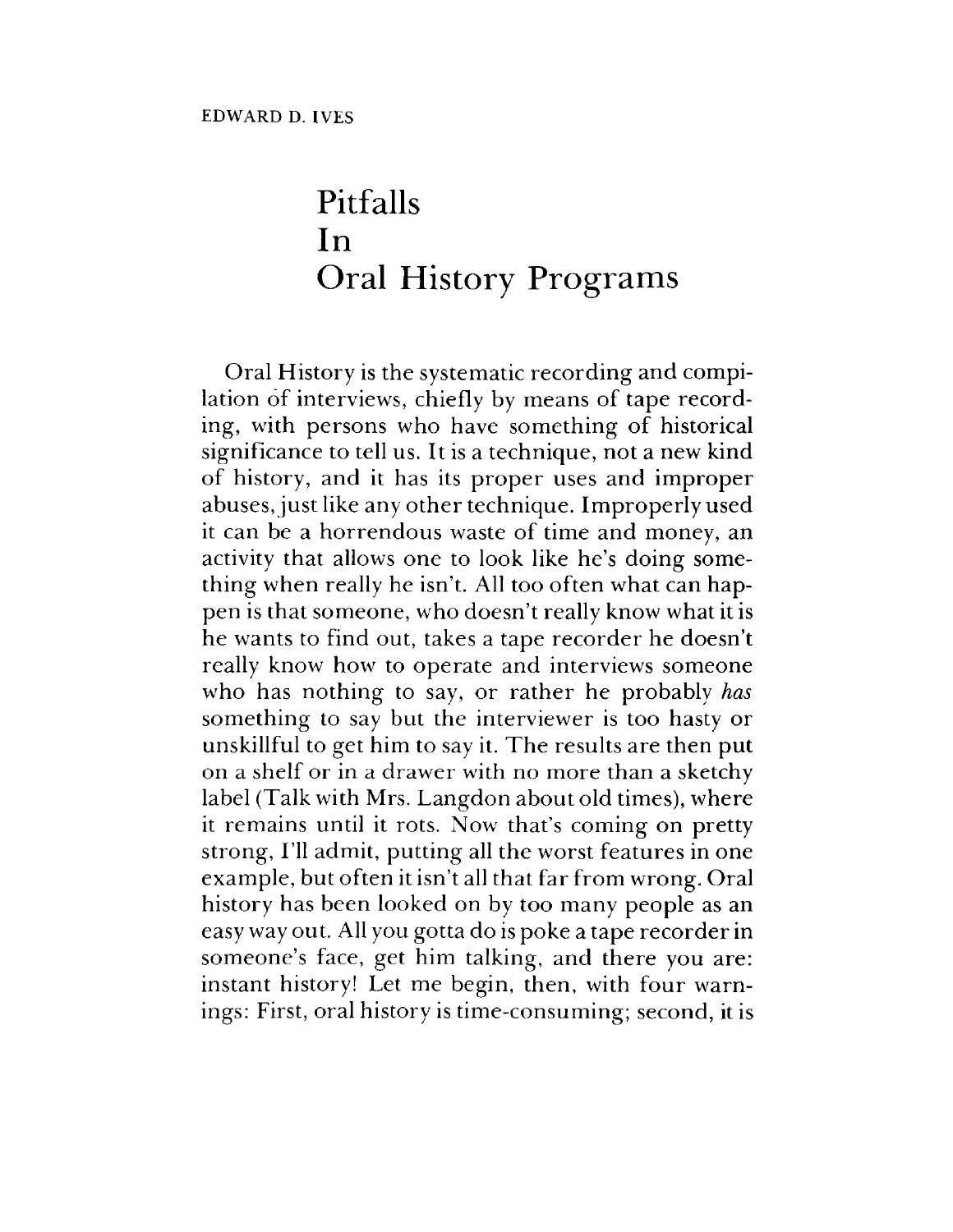apt to be expensive; third, it is often wildly inefficient when compared to other techniques. On the positive side, of course, the data from a properly conducted oral history project can be unique and invaluable, and that is ample justification for it.

My title is "PITFALLS IN ORAL HISTORY PROG-RAMS." Let's move ahead then to pitfall number one: REDUPLICATION or "DIGGING A HOLE TWICE IN THE SAME SPOT." If printed or published material is already available, it should be consulted first. If the person to be interviewed has already written an account of some event, as a rule he should not be asked to cover the same ground again. There are special times when such re-eliciting is useful, but usually it is the result of carelessness or laziness, or the result of thinking that there is something magic about an oral account "in the person's own words." All available material should be consulted first. If the person has written an account, that can be used as the *basis* for an oral interview. If someone else has already interviewed the person, that interview should be carefully consulted first before the new interview is carried out. If there are newspaper accounts, diaries, letters, they should all be consulted first to get a background for the oral interview to form the basis for questions like, "The newspaper said...... Is that the way you remember it?" or "In your letter to Governor Reed, you said'. . . . ' I don't quite understand what you meant by *parity* there. Could you comment on that?" Considering the expense of the oral history approach, anything less than consulting all other sources first is just plain profligacy. Considering the usefulness of it, such an approach can pay off in pure gold.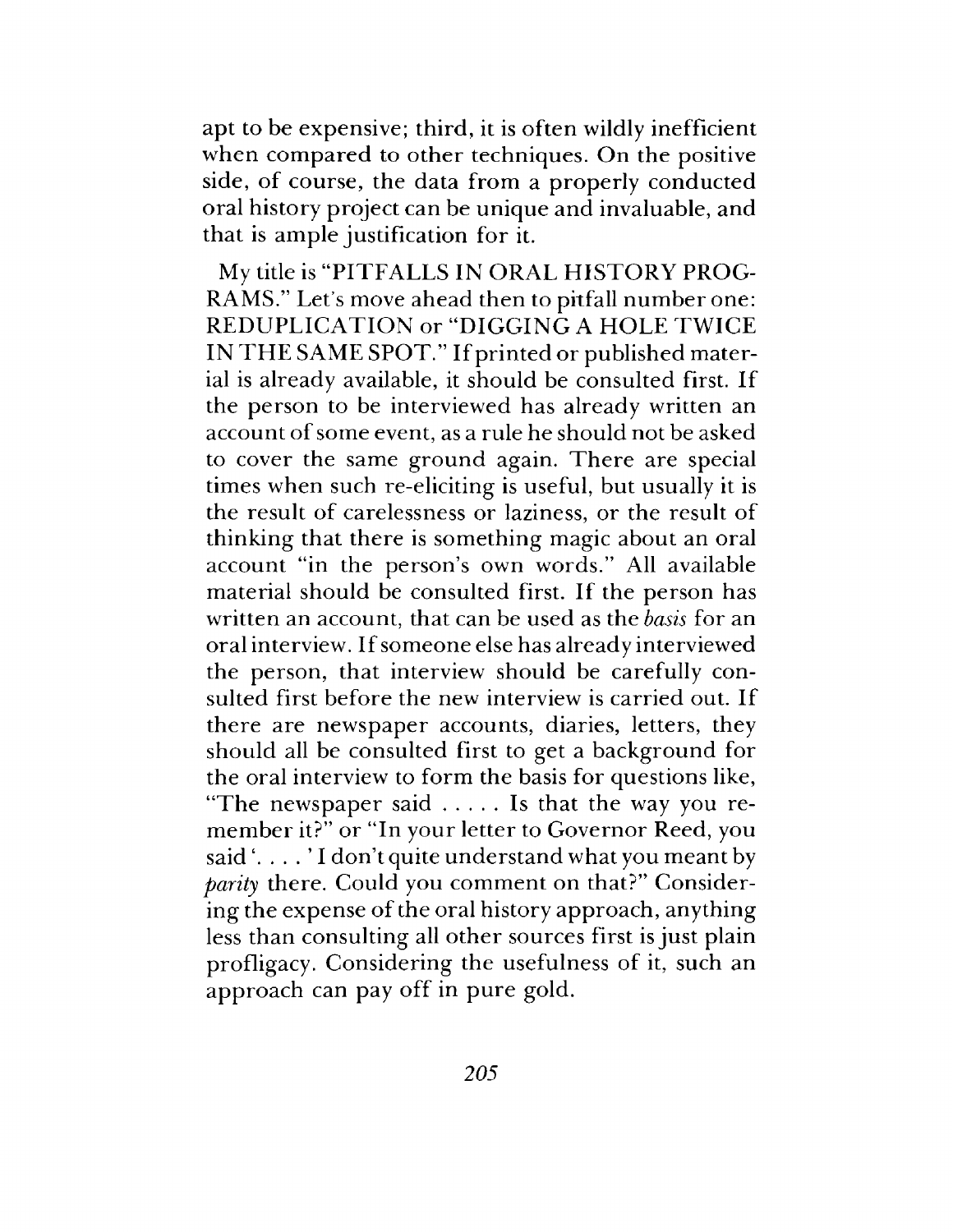Pitfail number two: THE ANTIQUARIAN FAL-LACY or "THE METHUSELAH COMPLEX." That is, what one does in oral history is talk to old people about the past. Granted that'<sup>s</sup> a useful thing to do, and it is what I have done most of the time, but it is not the only useful application of oral historical techniques. Whether we like it or not, history is on-going, and the present we look at so disdainfully is actually the future plunging into the past at an alarming rate. Let me give you a hypothetical example: when our country just about came apart over the outrage of Nixon'<sup>s</sup> invasion of Cambodia and the concomitant horror of Kent State, when the "young" and not-so-young showed their anger by marching and demonstrating, many colleges even went so far as to shut down, who among us thought to break out the tape recorder and make accurate records of what some of these people thought and felt in the heat of it all? Yet some day historians (if they are worthy of their calling) will be looking forjust that kind of material, and unless I miss my guess "oral historians" will be interviewing aged men and women who were "there" and can recall what happened. Would not on-the-spot records of the sort I suggested have been pure gold for the future historian? We should look more and more to the recording of "history" while it is happening. One student of mine had a series of interviews with an elderly farm wife about "what it was like." How about a series of interviews with suburban housewives in which they describe not a "typical" day so much as several specific days and their reactions to them?

Pitfail number three: ELITISM or "IT'S GOTTA BE SOMEBODY IMPORTANT". Too many people have been interviewed strictly because they were pres-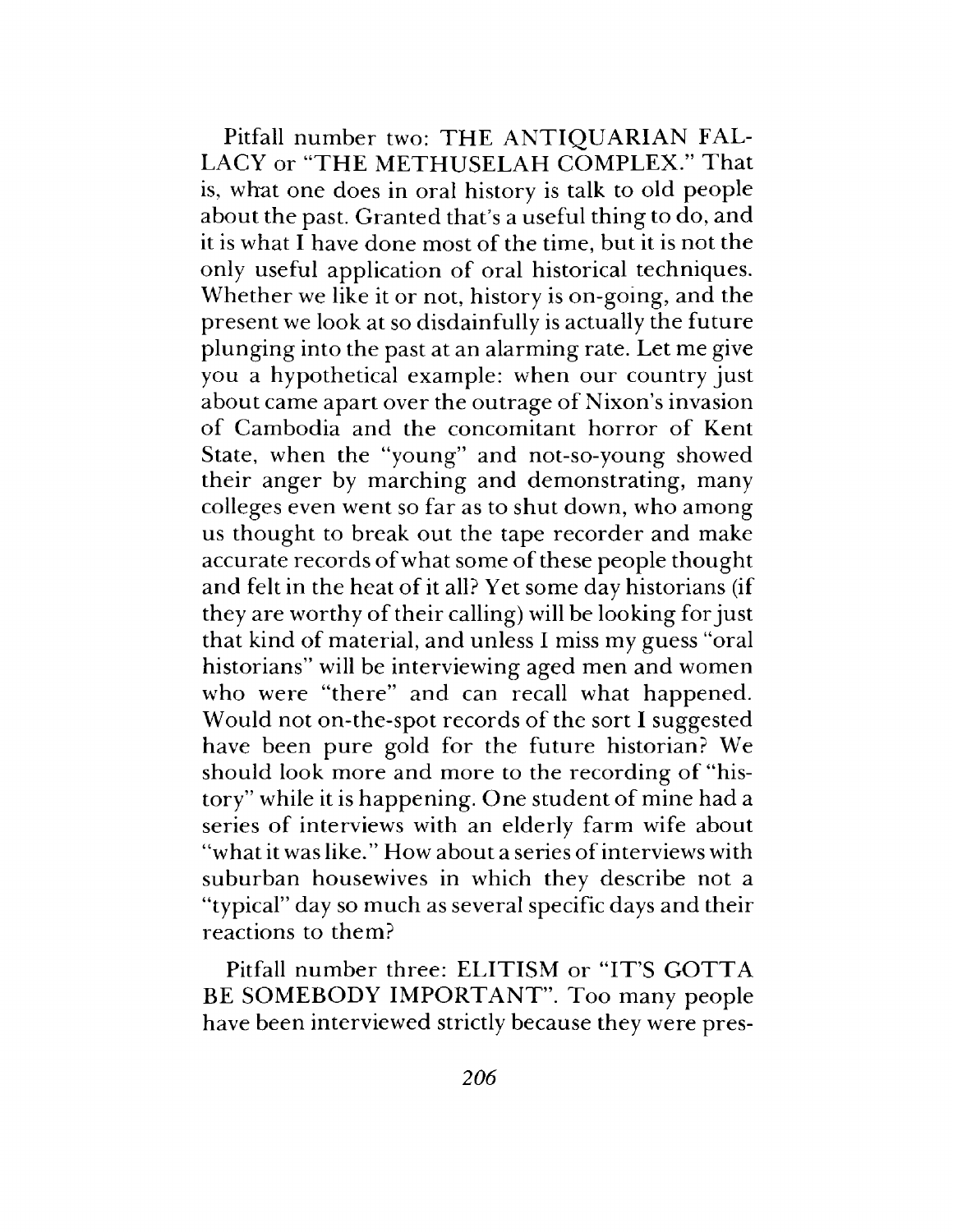ent at some "great event" or because they knew John Kennedy. The Columbia University Oral History Project is a great one, and its emphasis has been unabashed elitist, but there is no reason why all projects must follow that lead. Recently I was looking through a catalog of oral interviews on Marine Corps history. Of the better than ninety interviews listed, there was only three with enlisted men and all three of these were six-stripe sergeants; the rest were with generals (and one colonel). Now most of us would say, "Of course . . . What'<sup>s</sup> wrong with that? That's the way it'<sup>s</sup> always been, History is made by the few; the rest follow." But is it the lives of the great only that should be recorded for posterity? Any man or woman sees the world from a unique point of view. Each is a world, and the record of that world should be of value and interest to us. No better technique than oral history has ever been given us for reaching out into the vast silences and making them articulate. Don't interview the mayor; interview the street cleaner. No, that's not fair. Interview the mayor by all means, but don't neglect the janitor. And don't just interview the janitor for what he can tell us about the mayor; get him to tell what the world looks like from his angle and what it is like to be him. That's a kind of tough order. We're just not used to thinking that way, but maybe we'd better learn.

Pitfail number four: ANTI-ELITISM or "HELL, I'<sup>M</sup> ONLY GONNA BE TALKING TO OLD CHARLIE." Vaccinate myself heavily as I will against the elitist virus, I keep saying things like "You should choose your interviewees carefully" or "Not just anybody will do." It'<sup>s</sup> a question of time. We simply can't interview everyone. Granted, even to the dedicated non-elitist, it will be the "interesting" or "unusual"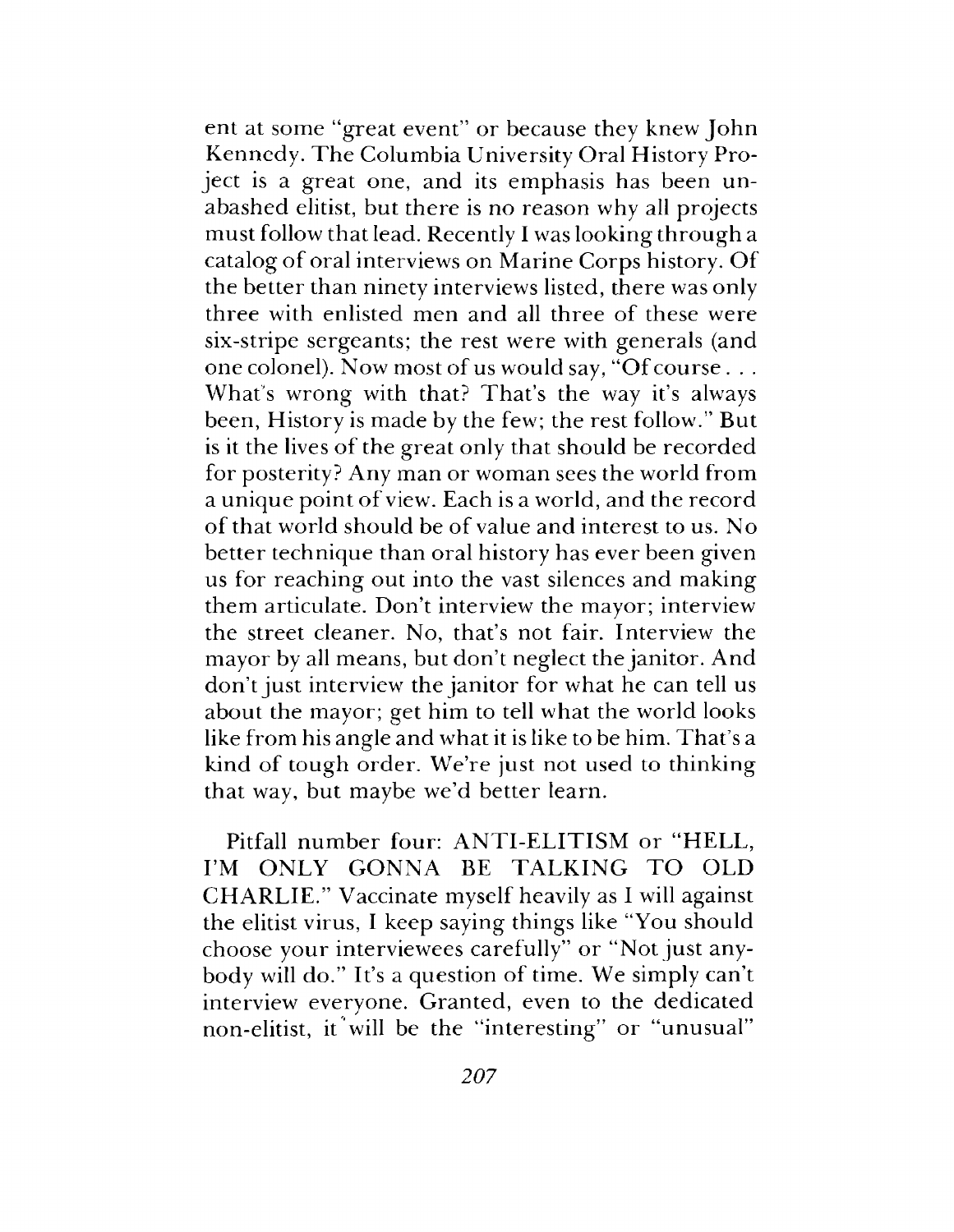person who is most immediately attractive and who seems the most worthy of interview, the "character", the "good talker." Fine, interview such people, but we should also interview some people simply because they were *not* special. Or perhaps we should cultivate the habit of finding some people special because they are so common, so un-special. But in the end, we will find that no man is common. And that is something at that.

But interviews with (I keep searching for a word) "everyday" people must be prepared for just as carefully as interviews with the great. In fact, they should be prepared for even more carefully. The great usually know what they want to talk about, and they usually know how to talk. The non-great often are not so blessed. It may be hard enough simply to convince, say, a common woodsman that you are really interested in *him;* then, once you've gotten that across, the interviewer may have to work hard to help him get his story told. But God forbid that we leave history to the great. And God also please forbid that we leave the non-elitist story to be told by the glib only.

Pitfall number five: INADEQUATE TECHNICAL PREPARATION or "I WONDER WHAT THIS BUTTON'S FOR." No one should venture into the field until they are thoroughly familiar with the machine they will be using. How do I start and stop it? What does that little needle indicate? How long will the tape last? How do I turn it over? How good are my batteries? The interviewer should use the machine with complete confidence during the interview in order that it should obtrude as little as possible. The "Ohdearme, I don't know much about these gadgets" approach, no matter how cutely and winningly applied, will hardly convince the interviewee that he is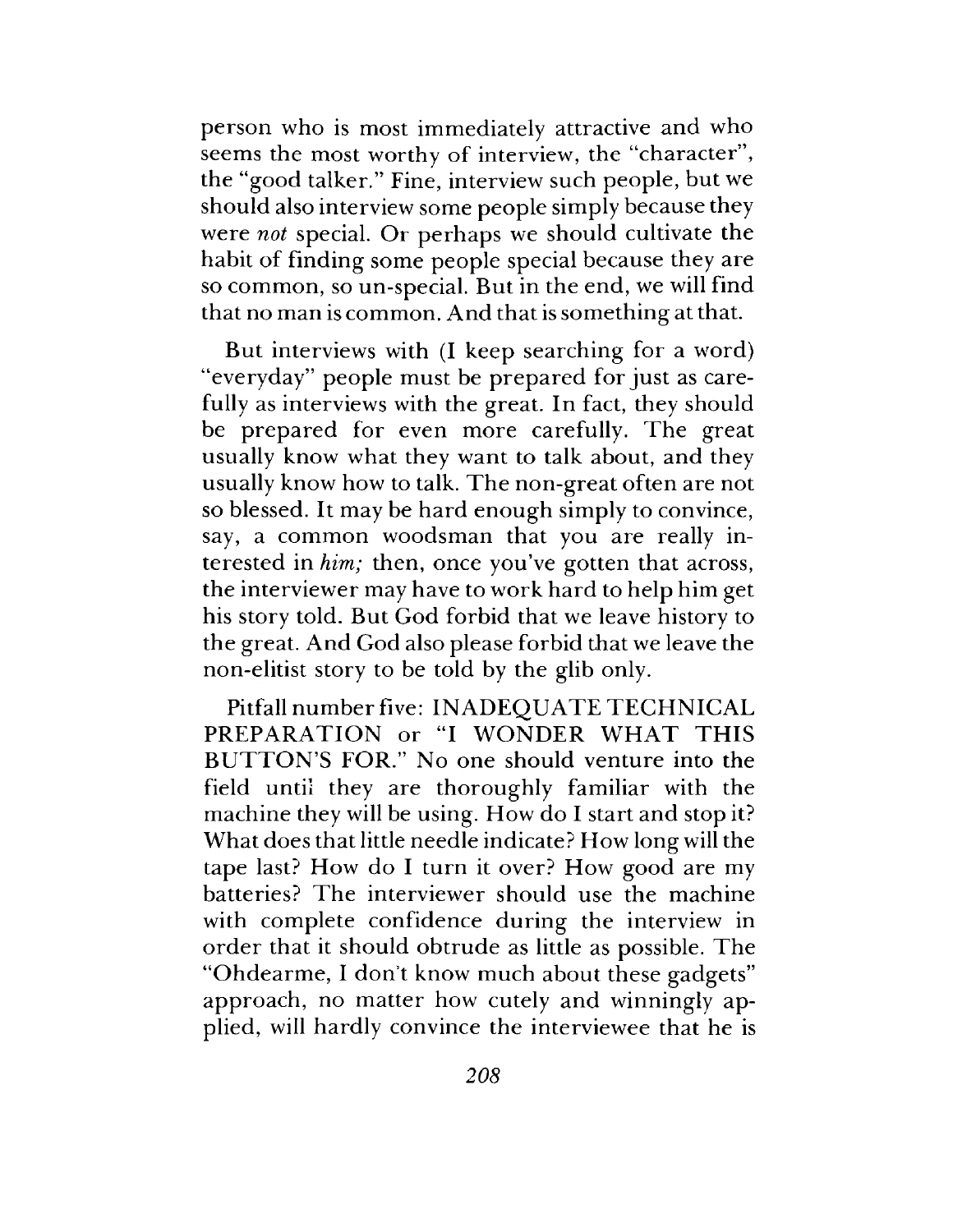spending his time wisely.

Included also under the rubric is the admonition that the interviewer should have a decent knowledge of where to place a microphone to get the best recording. A few hours, or even a half-hour's practice at home is all that is required, and it can make the difference between a useable recording and a useless one.

Pitfail number six: INTERVIEWING FRIENDS or "YOU TALK TO HIM: HE'S *YOUR* UNCLE." As suggested under "pitfail number one," the interviewer should prepare himself by knowing all he can ahead of time about the person he will be interviewing. But it does not necessarily follow from this that a close friend makes the best interviewer. He may, of course, but then again he just may not. For one thing, the interviewee may make a good many assumptions about what it is his old buddy, the interviewer, already knows (and these assumptions will likely be tacitly accepted by the interviewer, hence reinforced). That means that a lot of things will get skipped over that should be talked out. A well informed outsider may get information that a near neighbor won't get. I believe sociologists speak of this as "stranger value," but whoever calls it that, it's worth remembering.

Pitfail number seven: NOT KNOWING WHAT YOU'RE TALKING ABOUT or "YOU HIT HIM WITH A WHAT?" The interviewer should also know something about what it is he will be discussing with the interviewee. Not that he has to be an expert, but take my class in "Field Work" as an example. Each of the students has to hold a series of interviews with people who worked in the lumberwoods or on the river drives before the First World War. Therefore I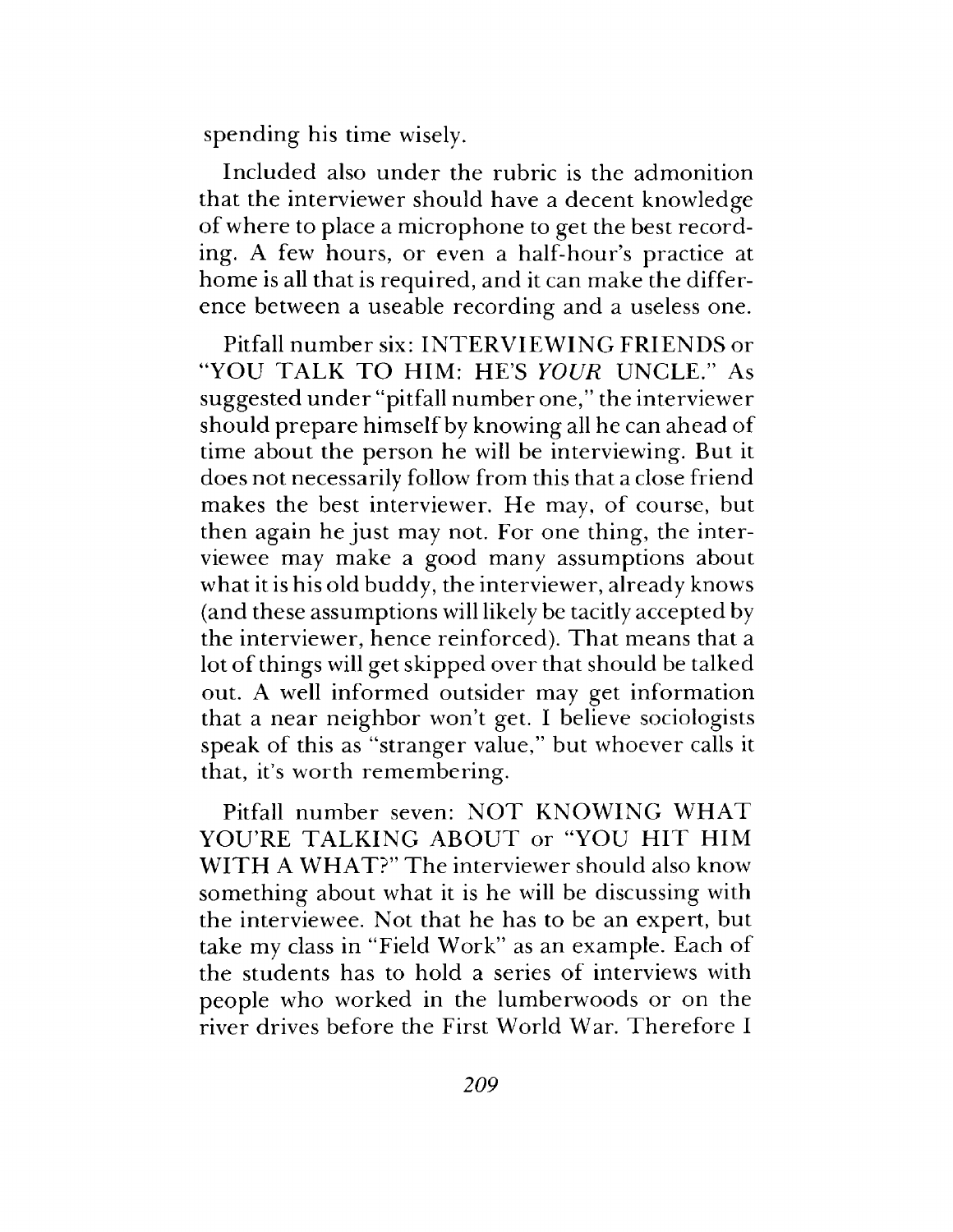spend the first three weeks of the course filling them in on the lumberman's life in general so that they will know the basic organization of it, so they will understand what a man means when he says he was in the same *camp* with a man but never in the same *crew,* or when he talks of a peavey or a parbuckle. That doesn't mean that they'll let a man simply mention a parbuckle and pass on; they'll know in general what it is and be able to elicit from the man (hopefully) a better description of it than if they didn't know a parbuckle from a shear boom. And I would hate to have to spend an hour or ten hours talking to someone about quarrying, let'<sup>s</sup> say, if I didn't already have at least an outline of the process in my head. To sum up, the interviewer should be well informed on what it is he is going to be conducting interviews on, but he should be careful to use his knowledge not for display but to help draw out what he knows is important.

Pitfall number eight: HYPERINFORMALITY or "WE'RE JUST HAVING A NICE LITTLE CHAT." It is nice to be informal and all that, but it should never be forgotten that what is going on is an interview to gather material that will go into an archives where it will be looked at by others. That means making sure you get clear opening and closing announcements on the tape telling who you are, who you're talking to, where, and when. It means making sure the interviewee understands that the tape and their transcripts will be preserved in an archive where people will have access to them under certain specified conditions. It may also mean checking after the interview is under way to make sure that the recording is going to be all right. And it means obtaining releases from the interviewee after the interviews are completed. These for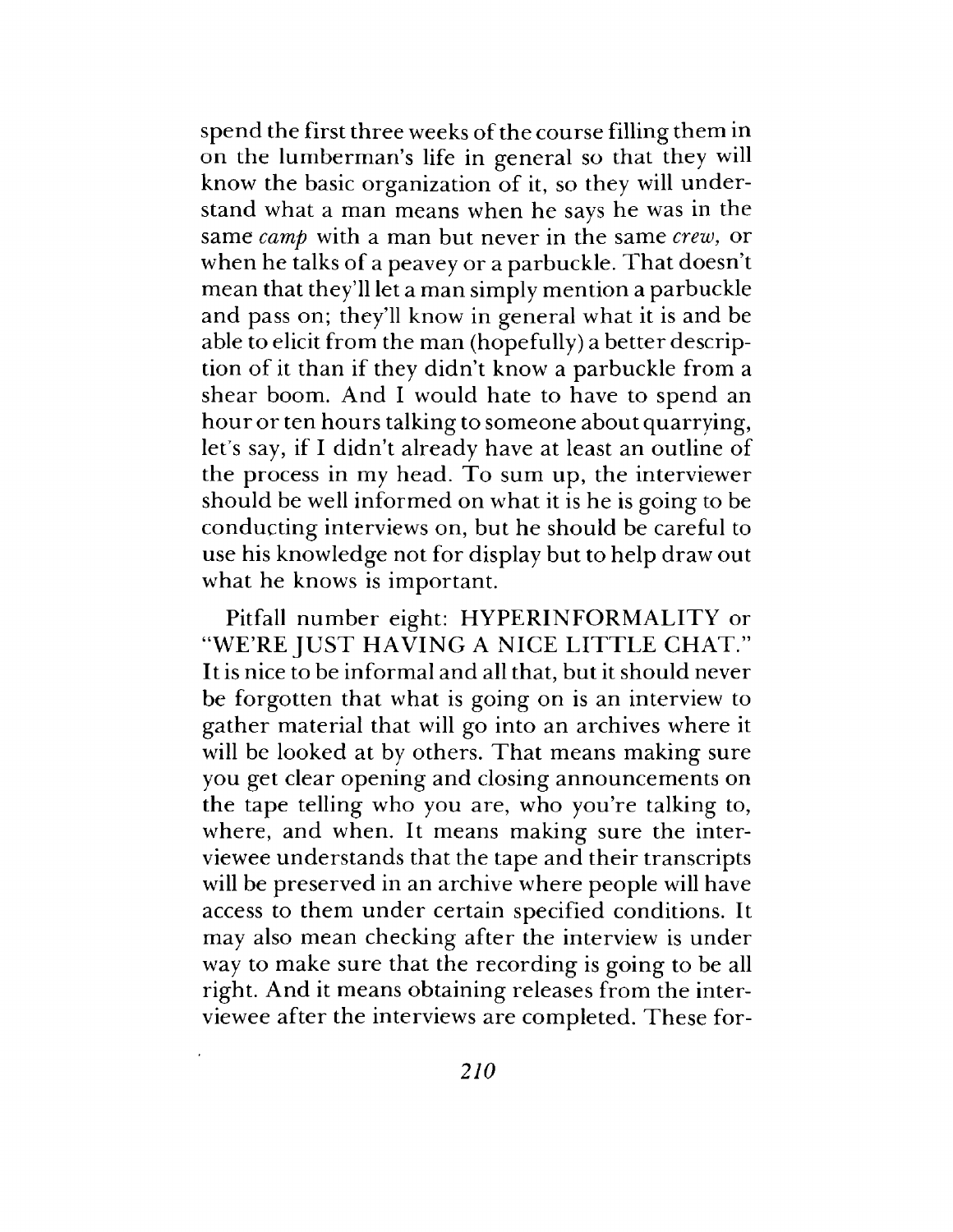malities can be handled graciously; they need not "spoil" the easy back-and-forth. But if they do spoil it, well, that's too bad, but it really can't be helped. You're not having a chat, you're conducting an interview.

Pitfail number nine: INADEQUATE ACCES-SIONING TECHNIQUE or "WHERE DO WE PUT THESE?" I don't see myself lecturing a group of librarians on this matter, but it does become a problem for non-librarians. Since it all gets rather technical and dry, I won't go on beyond saying work out a system that allows you to keep track of both the tape and the transcript and that will serve as a rational basis for indexing work later on. We have our own system at the Northeast Archives, of course, which we will be glad to explain in detail. But not here.

Pitfall number ten: NOT MAKING TRANSCRIP-TIONS or "YOU'VE GOT TO BE KIDDING!" All right. Now you've got your interview on tape. What then? Here comes the hard work: That tape must be completely and carefully transcribed, and the transcription must be in a form that is usable by researchers. I think a rough catalog of the contents should be made first, and then a complete transcription. The transcript should be *verbatim,* an accurate record of what is on the tape, with explanations of difficulties, noises, lacunae, and the like. Such a transcript will take anywhere from five to twenty hours per hour of recording depending on the quality of the recording and how clearly the interviewee speaks, and the ideal person to do the work is the person who made the interview (and making transcription is just about the ideal way to learn how to do better interviews too!). The transcript should be made as soon after the interview as possible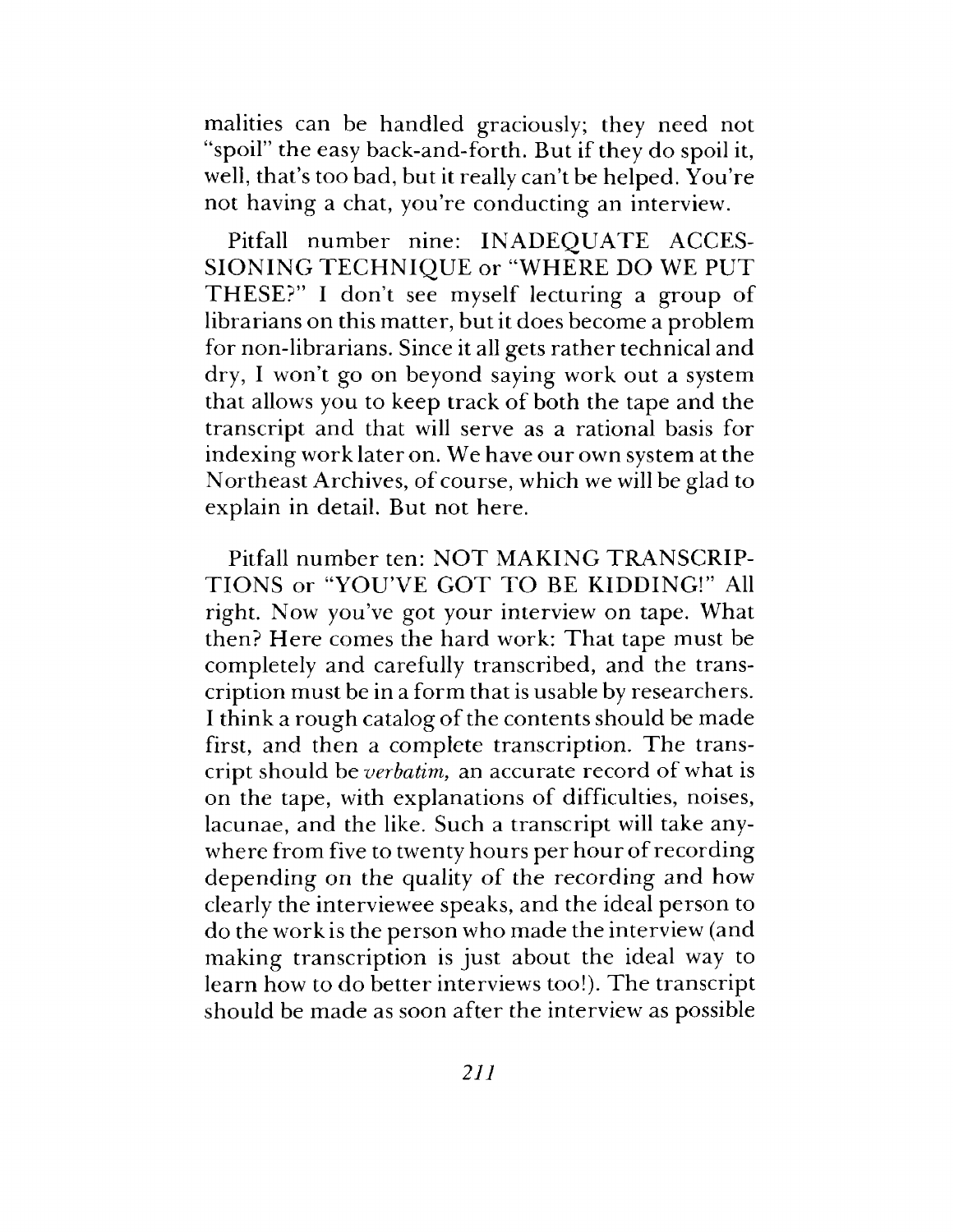so that things that may not be clear on the tape will still be clear in the interviewer's mind. It is just plain hard work, but there is no substitute for it.

You may ask, why isn't a complete catalog of the contents almost as good as a transcript? Then the researcher can go to the tape from the catalog and find what he wants. Sounds all right until you try it. It is very difficult to index a tape accurately. Those little counters vary so much from machine to machine as to be a nuisance, and any other method I've seen is so approximate it is all but useless.

Pitfall number eleven: NOT KEEPING THE TAPES or "THAT TOO?" Once we have the transcript made, can we erase the tape? I say *no,* and I say it loud. To me the tape is the primary document, and if there is any question about the accuracy of the transcription, the tape should be available for checking. We keep all tapes and treat them with all the care we give to the transcripts. Some programs like the one at Columbia evidently pay little attention to the tape once it has been transcribed. Nonetheless, I say it should be kept.

Without going into matters of cataloguing and indexing, which are matters librarians are well equipped to handle, I should say, I think it should be clear by now that if oral historical materials are to be handled efficiendy, it still requires a fair investment in equipment. Field recording machines, run anywhere from SI00 to S400 or even more. Special foot-pedal operated machines are going to be required for transcription, and they run about S400 apiece. Then there's the cost of paying someone to do transcription work, which can run anywhere from ten to forty dollars for each interview hour. Add to that the cost of tape,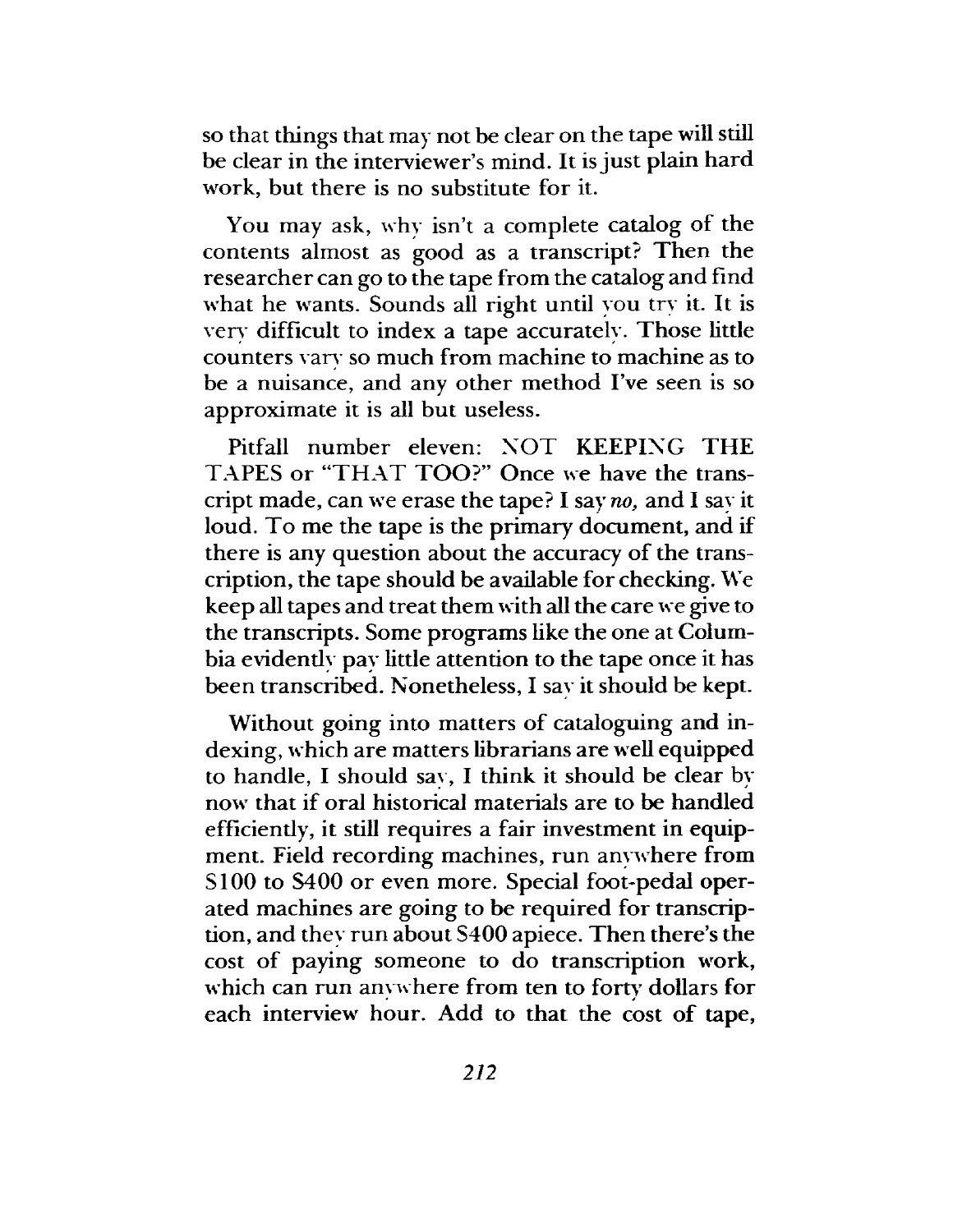travel, etc. and the point is made that oral historical techniques are anyting but an easy or cheap way out. Obviously I'm talking about doing the job right. You can save a lot of money by settling for incompetence and amateurishness, by not being fussy about technique, by being nice and enthusiastic and assuming that "isn't-it-all-such-fun" is enough. There'<sup>s</sup> work written all over the job, and nothing but the uniqueness of the material so gathered could possibly justify the kind of effort entailed. And on that I'll take my stand, but since my conviction that the materials so gathered can be extremely valuable should by now be less obvious than my conviction that oral history is hard work if it'<sup>s</sup> done right, I won't labor the point further.

I do have some suggestions, though, that may make the whole business seem less formidable and that makes a whole lot of sense in other ways too. The Northeast Archives of Folklore and Oral History of which I am the Director, is located a the University of Maine (Orono) and is financed almost entirely by the Department of Anthropology. We have what I consider excellent facilities for copying tapes from either cassette or reel onto a standard polyester tape for storage. We have foot-pedal operated tape decks for transcribing purposes and at each station there is an electric typewriter. We have a "staff' of people available to do transcription work, and a system for archiving both the tapes and their transcriptions. We're ready to help you in any way possible, and here'<sup>s</sup> how it could work.

To begin with, of course, I'd be delighted to consult with anyone on setting up a project. Now let's say you decided to work through our archives. If you are planning to get grant money to carry out your project,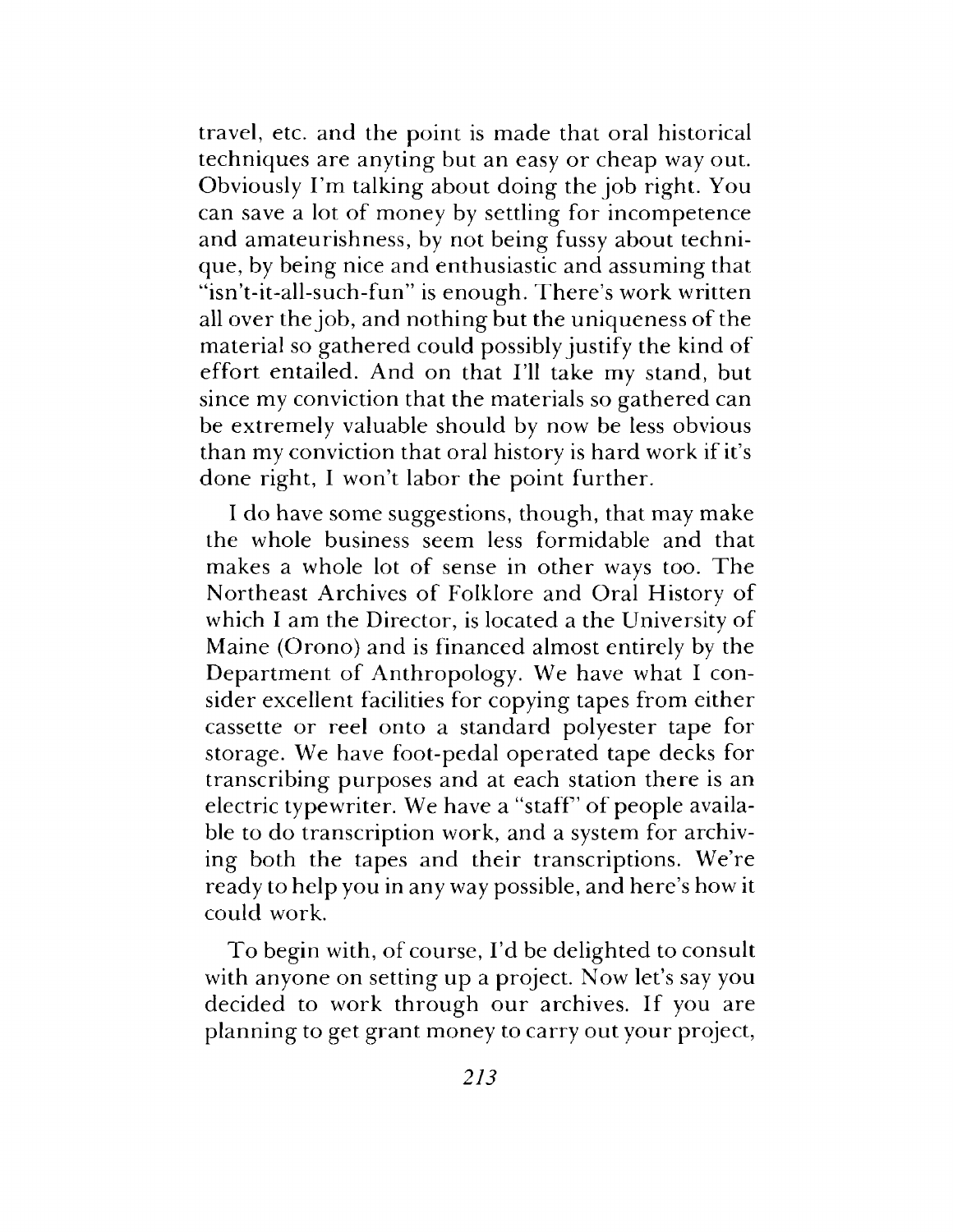you would want to write in to the proposal a figure that would allow you to pay for the cost of our making transcriptions. That would allow us to put someone right to work as the material came in, but even if you couldn't cover the whole cost—or couldn't cover any of it—we can still talk. There'<sup>s</sup> always a certain amount of "free" work we can do when we have the time and the help. We have some tape recorders we can loan out for field use, though my own students understandably get priority. As interviews are completed and catalogued (following our detailed instructions), you would send us the tapes, catalogs, releases, etc. We would accession the materials, the tape would be copied and we'd make a transcription for you. Your original tape can be returned if it is yours, along with a copy of the transcript, which you then correct and return to us. We make corrections on the original, give it its final pagination, and furnish you with a copy (at a cost we have agreed on ahead of time). You thus have the original tape and a corrected copy of the transcript for your own files, and a dub of the tape and the original transcript (made on parchment-type paper) are on file with us. Agreements can be worked out as to what sort of control you wanted to have over the material.

Let me wind it up this way. Oral history takes dedication, time, money, special facilites, planning, and hard work. Ifyou can come up with the dedication, the time, and something like the money, we'll help with the special facilities and the planning. And if you'll work hard, so will we.